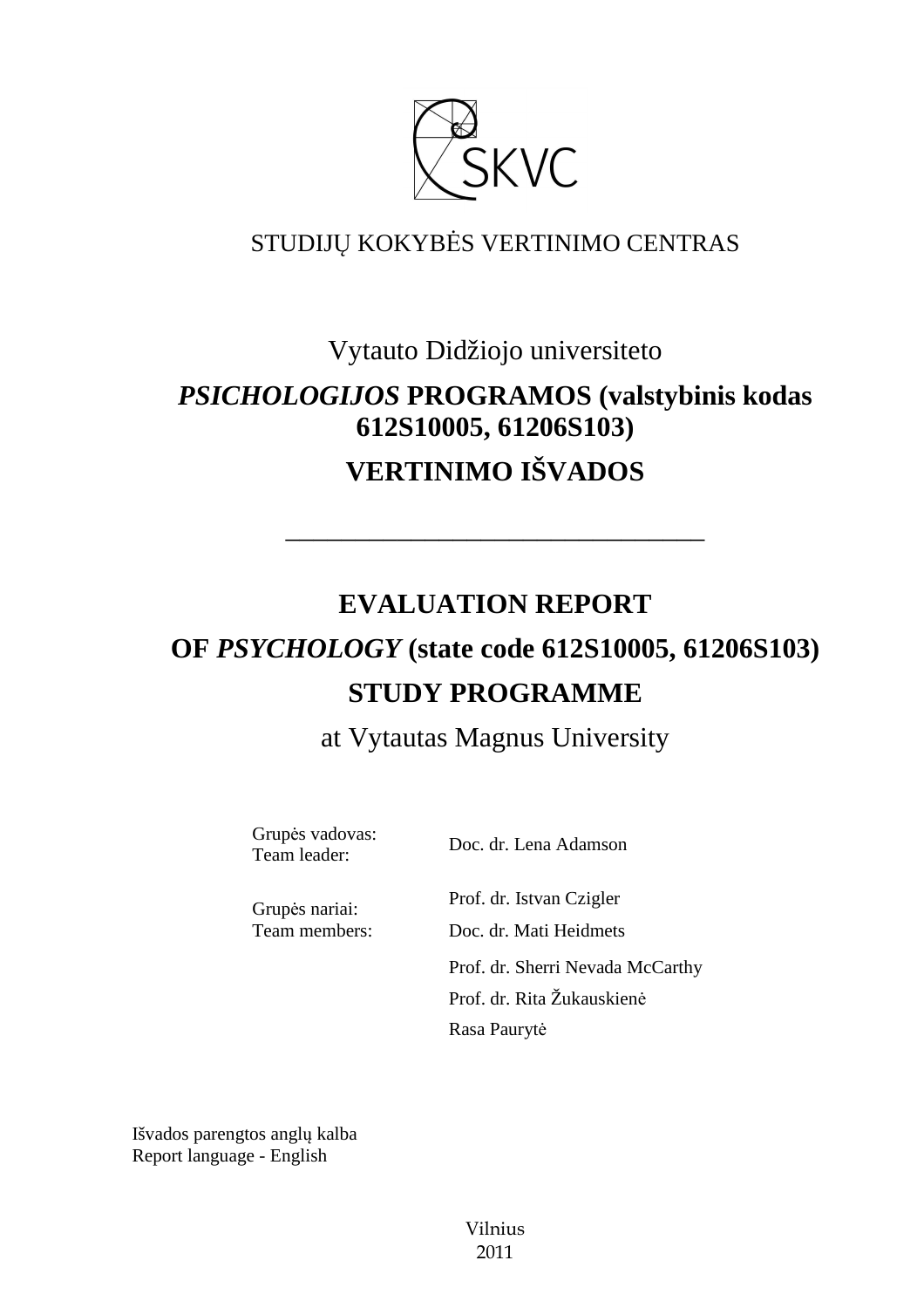# **DUOMENYS APIE ĮVERTINTĄ PROGRAMĄ**

| Studijų programos pavadinimas                           | Psichologija                                                                                                                                                   |
|---------------------------------------------------------|----------------------------------------------------------------------------------------------------------------------------------------------------------------|
| Valstybinis kodas                                       | 612S10005, 61206S103                                                                                                                                           |
| Studijų sritis                                          | Socialiniai mokslai                                                                                                                                            |
| Studijų kryptis                                         | Psichologija                                                                                                                                                   |
| Studijų programos rūšis                                 | universitetinės studijos                                                                                                                                       |
| Studijų pakopa                                          | pirmoji                                                                                                                                                        |
| Studijų forma (trukmė metais)                           | nuolatinė (4), ištęstinė (6)                                                                                                                                   |
| Studijų programos apimtis kreditais                     | <b>240 ECTS</b>                                                                                                                                                |
| Suteikiamas laipsnis ir (ar) profesinė<br>kvalifikacija | Psichologijos bakalauras                                                                                                                                       |
| Studijų programos įregistravimo data                    | 1997-05-19, jsak. Nr 565; perregistruota: 2001-08-<br>02, No.1187; perregistruota: 2007-02-19, No. ISAK<br>$-225$ ; perregistruota: 2010-02-22, No. SR-16-01-8 |

# **INFORMATION ON ASSESSED STUDY PROGRAMME**

–––––––––––––––––––––––––––––––

| Name of the study programme.                           | <b>Psychology</b>                                                                                                                                                                 |
|--------------------------------------------------------|-----------------------------------------------------------------------------------------------------------------------------------------------------------------------------------|
| State code                                             | 612S10005, 61206S103                                                                                                                                                              |
| Study area                                             | Social sciences                                                                                                                                                                   |
| Study field                                            | Psychology                                                                                                                                                                        |
| Kind of the study programme.                           | university studies                                                                                                                                                                |
| Level of studies                                       | first                                                                                                                                                                             |
| Study mode (length in years)                           | full time $(4)$ , part time $(6)$                                                                                                                                                 |
| Scope of the study programme in credits                | <b>240 ECTS</b>                                                                                                                                                                   |
| Degree and (or) professional qualifications<br>awarded | <b>Bachelor of Psychology</b>                                                                                                                                                     |
| Date of registration of the study programme            | 1997-05-19 Order 565;<br>renewed registration: 2001-08-02, No.1187;<br>renewed registration: $2007-02-19$ , No. ISAK $-225$ ;<br>renewed registration: 2010-02-22, No. SR-16-01-8 |

#### Studijų kokybės vertinimo centras ©

The Centre for Quality Assessment in Higher Education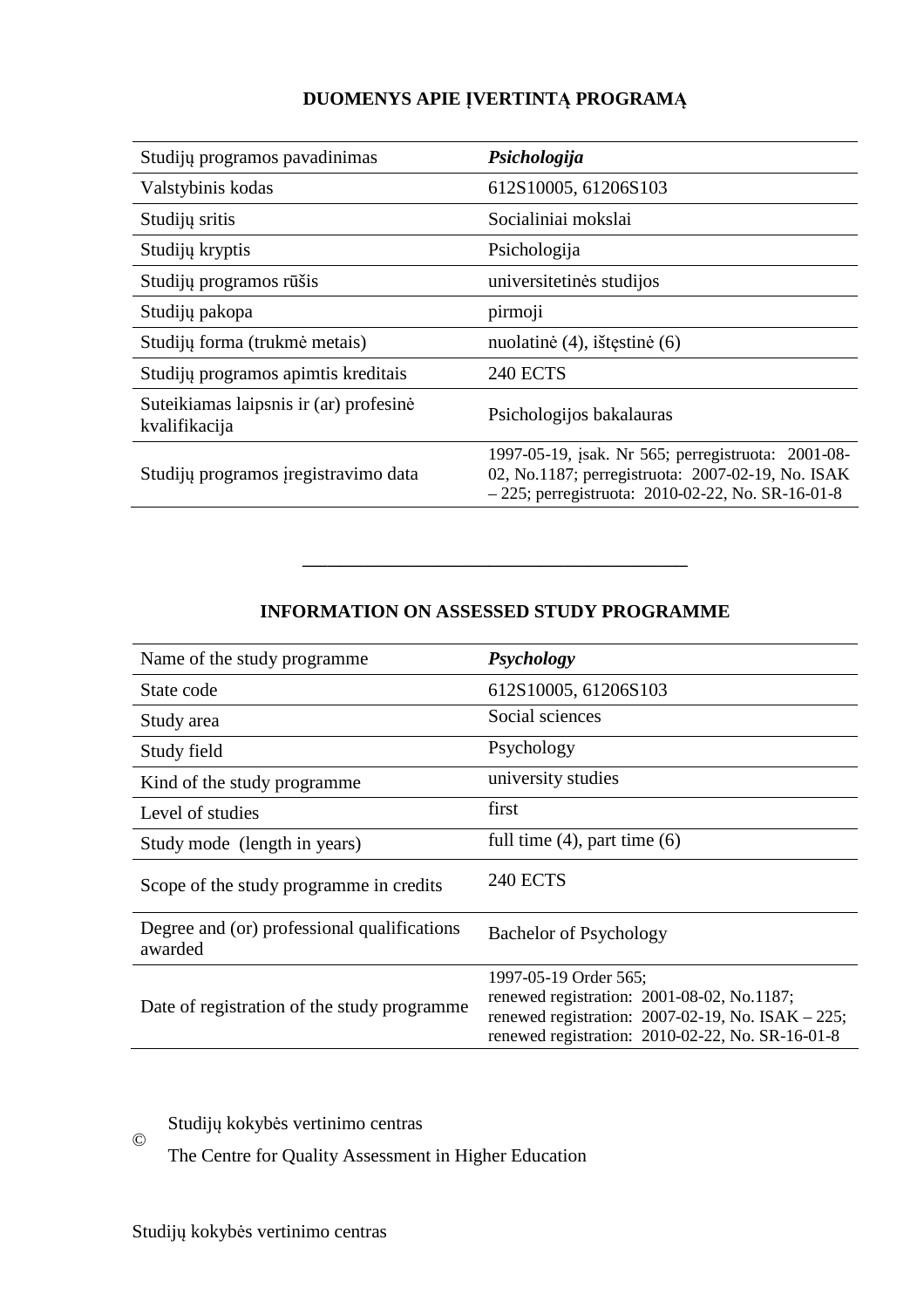# **CONTENTS**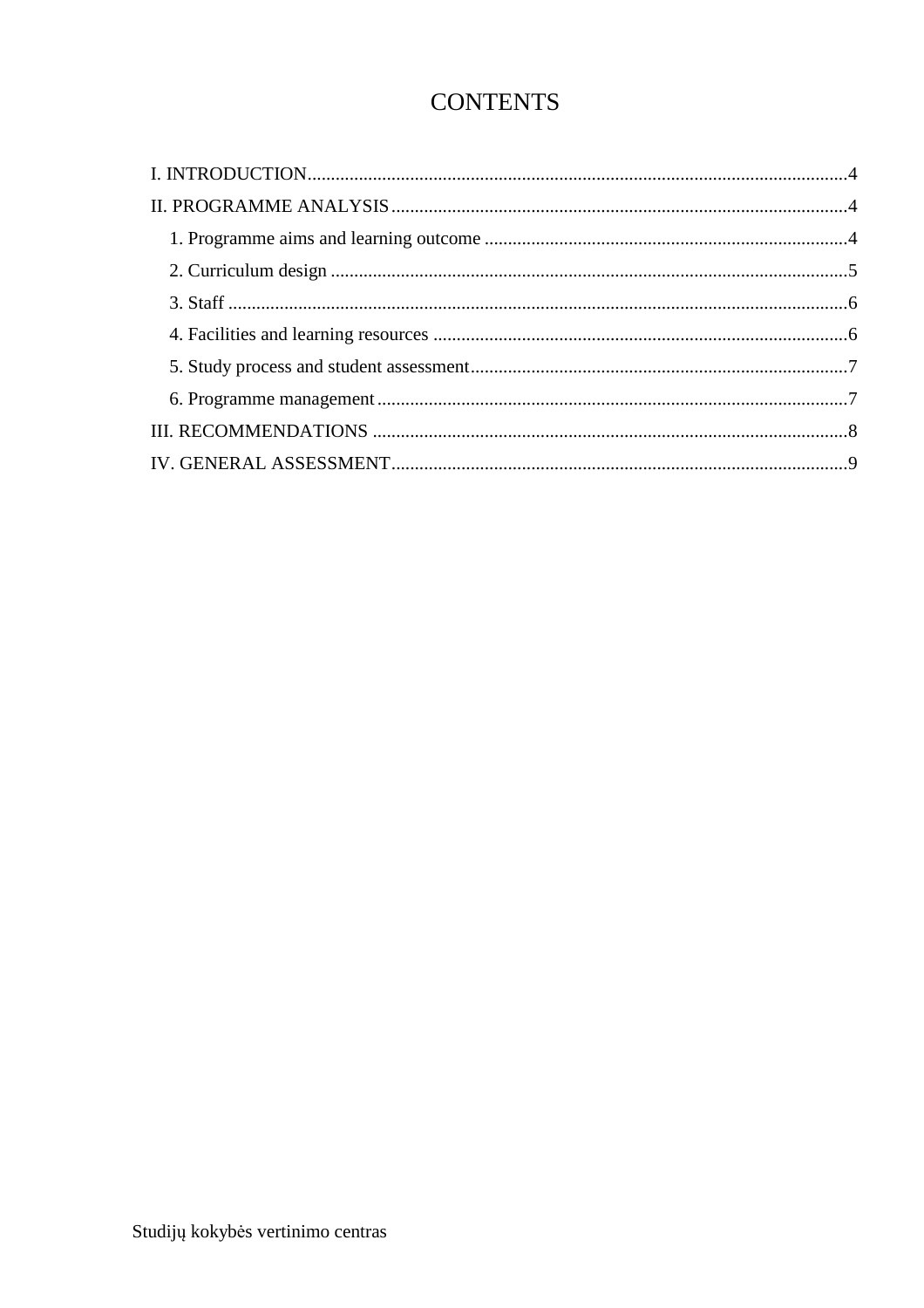#### I. INTRODUCTION

Vytautas Magnus University has been offering undergraduate programmes in psychology since 1991 and registered in 1997 as a BA programme. The quality of the programme was assessed first in 2001, and accepted by the Centre for Quality Assessment in Higher Education in 2002. The programme was modified in 2009 and updated in 2011.

The present review follows the guidelines and procedures of the SKVC. The University provided a self-evaluation report before the expert team visited the University on October  $18<sup>th</sup>$ , 2011. a self-evaluation report before the expert team visited the University on October This visit was carried out in conjunction with the evaluation of a master programme for which a separate report has been prepared. During the visit, the team had the opportunity to discuss the programmes with faculty administrators, teaching staff, students, graduates and employers. They also visited the library, offices, teaching space, language laboratory and laboratories associated with the programme.

 After the visit, the expert group held a meeting in which the contents of the evaluation was discussed and amended to represent the opinion of the whole group.

#### II. PROGRAMME ANALYSIS

#### *1. Programme aims and learning outcome*

This programme follows a liberal studies model requiring students to complete general coursework in philosophy, social science methodology and other topics outside of psychology, i.e., introductory knowledge into many aspects of our culture. However, the main aim of the programme is to provide basic competences necessary for further, specialized studies in psychology, and to develop competences necessary to work with children and adults in various settings. The competences are consistent with those required by further (BA) studies and qualify for psychology assistant jobs. The programme aims are well defined, based on public needs and the needs of the labour market. The aims of the programme and leaning outcomes are accessible for the public. It is important to emphasize that in order to conduct psychology practice, further (MA) studies are needed. Despite the unique (to Europe) curriculum format, the aim of the programme conforms to both Lithuanian legal requirements for a BA and Europsy requirements. As the comments above indicate, the name of the programme, its learning outcomes, content and the qualifications offered are compatible with each other.

The programme (as other BA programs in Lithuania) lasts four year (i.e., longer than in the majority of European countries and not in compliance with the 3+2+3 Bologna model), therefore the time spent in elective courses do not interfere with the to-be-acquired competences in the field of psychology. Beside the preparation for studies in professional psychology, a general aim of the BA programme is to prepare for conducting psychology research. Courses in psychological research methodology, however, are optional rather than mandatory.

Learning outcomes at the site visit were evaluated by inspecting a sample of theses. It revealed a great variety of quality (i.e., the sample consisted of both high and low quality examples with

Studijų kokybės vertinimo centras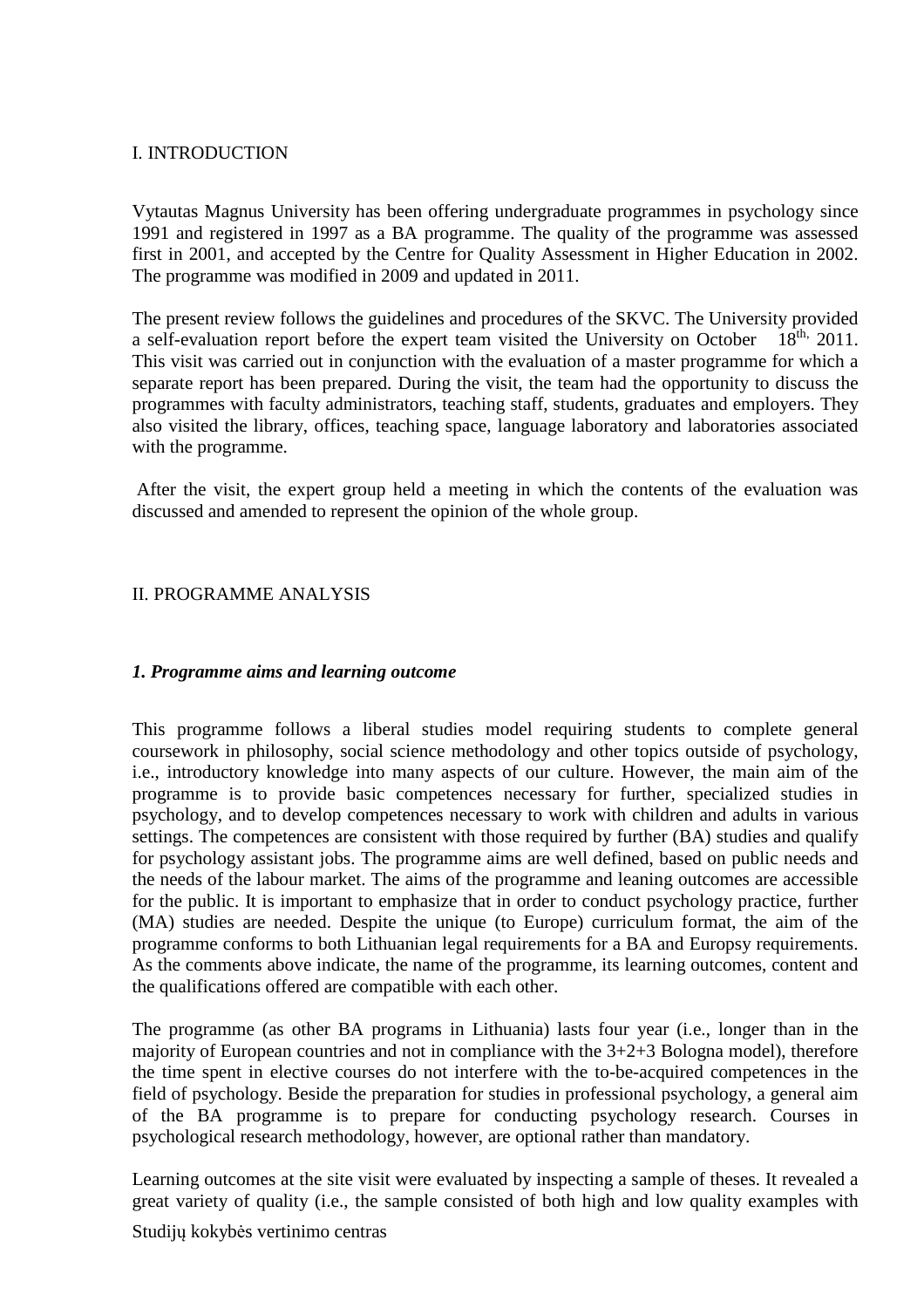regards to methods and analyses). The expert team concluded that mandatory training in psychology research methods would lead to an improvement of the average level of theses.

In sum, the aim of the programme is to provide basic competences necessary for further, *specialized studies in psychology, and to develop competences necessary to work with children and adults in various settings. The programme aims and learning outcomes are based on academic and professional requirements, the needs of the public ant the labour market. The aims and outcomes are well defined and accessible for the public. The name of the programme, its learning outcomes, content and qualification offered corresponds to each other. The competences are consistent with those required by further (BA) studies and qualify for jobs as psychology assistants. Mandatory training in research methods would be helpful in further improvement of the theses. It is important to emphasize that in order to conduct psychology practice further (MA) studies are needed. The articulation of learning outcomes is a true strength of this programme at both programme and course levels.* 

### *2. Curriculum design*

The programme consists of two stages. The first stage (years I-II) is dominated by common university subjects and electives (as required by a liberal studies model). In the new curriculum, introduced recently, there are more specific (psychology) subjects even at the first stage. The second stage (years III-IV) concentrates on subjects of academic and applied fields of psychology. This is one of the possibilities of proper curriculum designs in psychology BA.

In the programme, there are 28 obligatory psychology subjects, which currently seem to be wellsequenced and inclusive overall. Health psychology may be slightly over-represented in the 4 elective courses and other areas of study, such as forensic or psychology of internet-addiction, that students would enjoy are lacking but, given programme size and resources, the course structure is adequate. The balance among courses is good and not repetitive. As previously noted, however, more emphasis on subject-specific research methodology, academic writing and analysis would improve the curriculum. 4 electives are currently included in the curriculum. Practice is included and it is more or less integrated with courses, although students did indicate the necessity of more practices. Such opportunities appear to be integrated into courses to some extent, but more systematic practice in observations and reflections might improve the theory-topractice connection and make students feel that they are involved.

The courses specific to psychology are supplemented by a set of courses in the English language, and the students may also choose 5 courses from a variety of offerings in various fields of science, art, humanity, management and ecology. This aspect of the curriculum design provides a wide scope on cultural values, and is a commendable solution.

The set of teaching methods (lectures, seminars, practices) are in matching to the international standards.

In general, the curriculum is generally well balanced, but more emphasis is needed on the biological basis of psychology and on research methodology.

*In sum, the curriculum design meets legal requirements. The scope of the programme is sufficient to ensure learning outcomes. The curriculum contains the main fields of psychology (academic and applied). The teaching methods and the course contents are appropriate. Overall, the content reflects the latest achievements in science and professional psychology. The study* 

Studijų kokybės vertinimo centras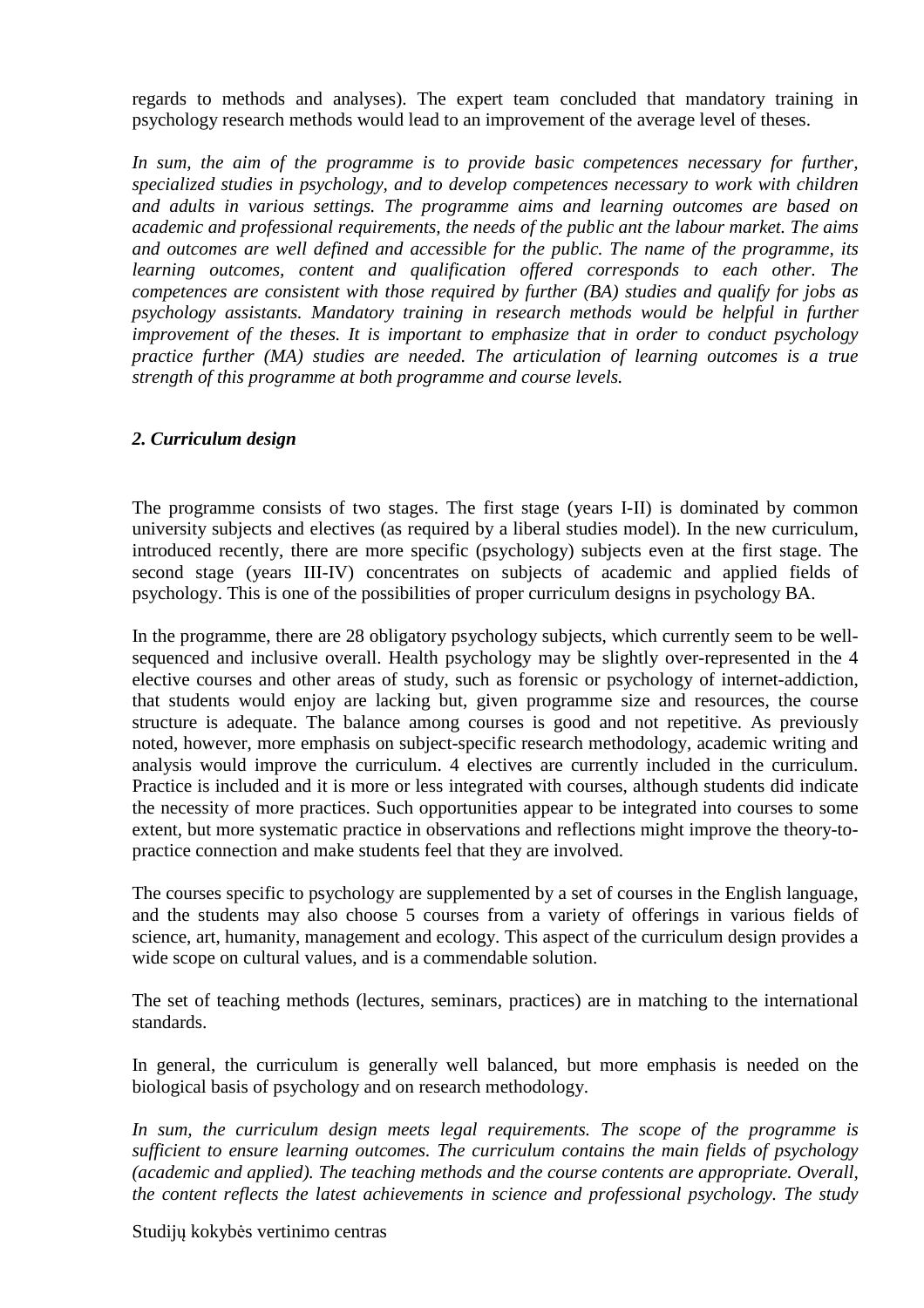*subjects and/or modules are spread evenly and their themes are not repetitive. However, a strong recommendation is to make psychological research methodology mandatory and also to include more content on the biological basis of psychology. Technology is well utilized and current. More integration with partnership with Nebraska University at the BA level through joint web courses, collaborative student projects and guest lectures via Skype would be a significant contribution to the internationalization of the curriculum.*

## *3. Staff*

There are 29 persons listed as members of the teaching staff. The qualifications of the staff are proper; the majority holds degrees (PhD) in psychology. Some PhD students are also involved in teaching. The teachers' age distribution is also appropriate for ensuring high quality learning outcomes; the majority of the staff members are between 31-50 years. The student/instructor rate is proper for high standard education. Turnover in the staff is rare. The university provides enough time for developing professional knowledge. Recently a staff member on professor level was appointed. The programme now fulfils the legal requirements.

However, there are two shortcomings to be mentioned. First, research activity of the staff members requires considerable improvement. Using a rather low criterion, only five staff members listed international publications in the field of psychology. Second, professional competences of the staff are not well-balanced. Teachers have high levels of experience in many fields of psychology, but experts in experimental fields, like cognitive and affective psychology, or developmental psychology, would contribute to the scientific interest of the students and the publications and research of the staff.

*In sum, the staff consisted of qualified experts. In some fields teachers are needed with research that would contribute to international scientific activity and up-to-date contents in experimentally oriented fields of psychology. However, even in the present form, the staff is capable of providing high-level education.* 

### *4. Facilities and learning resources*

The lecture rooms are properly equipped. At present, the office and work space is rather limited. The existing laboratory room is unsuitable for modern experimental work and there are no facilities for observation practices. Computer facilities for statistics and demonstrations are available. However, as a promising and necessary project, psychology studies will soon be conducted in a new building, where proper laboratory space, observation rooms and offices will be available. At present in the faculty building a modern language laboratory is available, but psychology students hardly ever use it. In the library a considerable number of data bases (e.g. PSYCHARITCLES, MEDLINE) is available (including full texts), and other appropriate sources are available not just on campus, but to the university community from wherever they are. This could be complemented in future by some major sources for full-access journals and e-books in psychology. The number of modern textbooks is only moderate in the library, but the majority of the textbooks listed were edited after 2000.

In sum, a considerable development of work space is needed but new building projects will *satisfy these needs within the immediate future. A better use of the sophisticated language laboratory is recommended to both students and staff. A considerable number of data bases are available both on and off campus for students and teachers. However, these could be*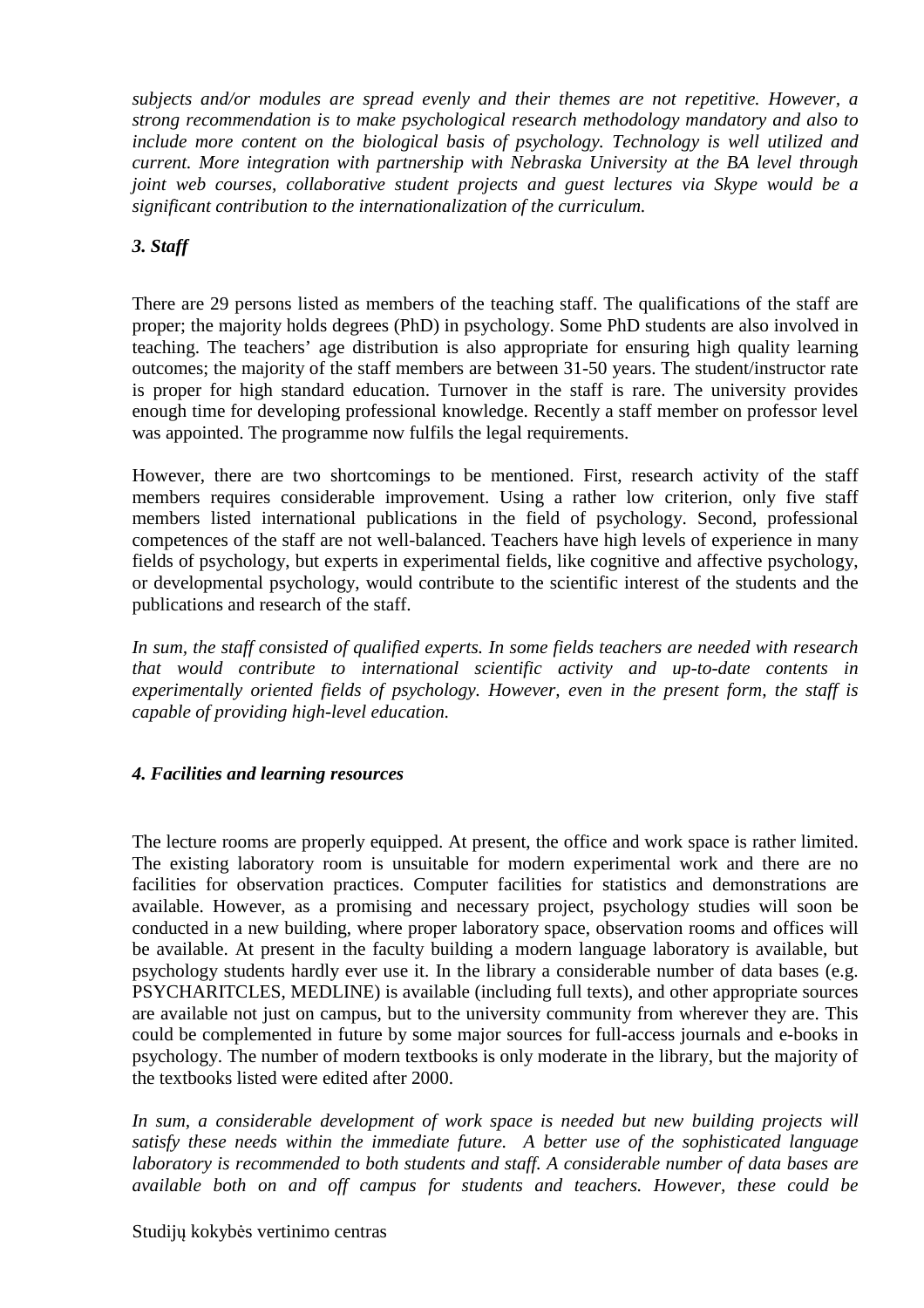*complemented somewhat by additional resources. This also refers to printed journals and textbooks. However students expressed they were satisfied with resources.* 

#### *5. Study process and student assessment*

Admission to the programme corresponds to the legal requirements. As shown by the admission rate, as in the majority of the European countries, admission to this psychology BA is very competitive.

On the limits of available facilities (see point 4) the study processes are well organized, students have access to the available resources, therefore organization of study processes are adequately match to the desired learning outcomes.

The students are aware of the methods of quantitative assessment and their opportunities to obtain comments from the teachers. According to the opinions in the meeting with the students, they are satisfied with the assessment methods. Teachers were trained in a workshop on assessment methods. In case of disagreement with the results of assessment, there are possibilities for discussion, and detailed evaluation of the results. Students evaluate the courses on a regular and formal basis (a questionnaire constructed by experts).

The quality of theses is variable and a closer relationship between the topics of the theses and teachers' research fields is recommended. This way the students would be more closely involved into higher quality research activity.

The students remarked that an improvement of financial support would be beneficial. However, as we understood, it is beyond the possibilities of the university.

Students' mobility is rather low. This is mainly due to the financial situation within the Erasmus framework. If there are possibilities for the university to give further financial support (in addition to Erasmus scholarships) this may enhance the number of students taking advantage of the opportunity to go abroad.

*In sum, the admission methods are well defined, and correspond to the requirements. Assessment methods are proper, and the students are aware of the requirements. Students have the opportunity to discuss their results and they have possibilities to evaluate the courses. It is necessary to find ways for increasing students' mobility.* 

#### *6. Programme management*

Studijų kokybės vertinimo centras A programme committee is responsible for the management and decisions. Not only teachers and students, but also employers (stakeholders) are involved into this committee. A separate committee is dealing with the development of the programme. The quality of the education is supervised by an independent committee of the University (Centre for Quality Studies). In every academic year the programme committee presents information to the faculty management, In this complex structure both the external and internal evaluation of the programme is satisfactory. The input to the programme development committee is the assessment form (i.e., students' opinions) and the opinion of the staff. Formal attempts have been made to obtain information about the programme from stakeholders, but the rate of responses was low, i.e it resulted only in limited success. However, informal contacts with stakeholders are frequent. The management structure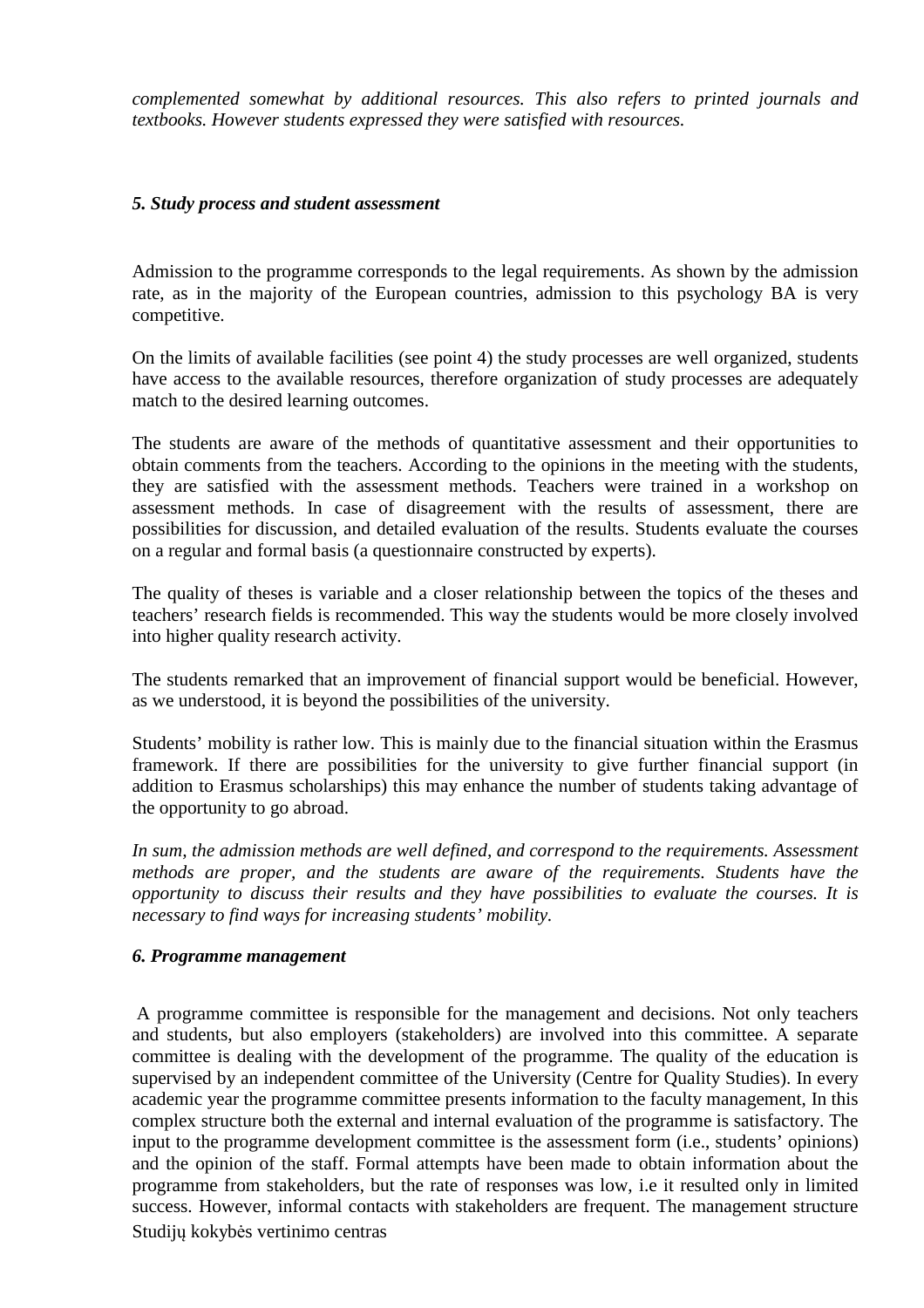is well-formed, and the cooperation among the various committees and the communication with the staff and students is effective and efficient.

In sum, the formal structure of the programme management is proper, the programme *management gets internal input from the students and from the staff, and also external input enough for improving the programme. Responsibilities for decision are allocated in a transparent manner. Monitoring of programme is adequate. On the whole, the programme management is excellent.* 

#### III. RECOMMENDATIONS

3.1. Increasing the mobility of the students is highly recommended. Teaching more courses in English may facilitate the motivation for studies abroad. It seems to be important to investigate how credits from studies abroad can be integrated into the programme. Student mobility would probably also increase if the University could find ways for additional financial support for students participating in Erasmus projects and other mobility activities.

3.2. Involvement of teachers conducting active research on experimental fields would be beneficial for the programme. This way the scope of research fields and students'involvement in research can be improved.

3.3. Increased use of the very sophisticated language laboratory and the facilities for videoconferences by psychology students would be advantageous.

3.4. Considerable improvement in laboratory space is needed. This should be remedied in the future building project.